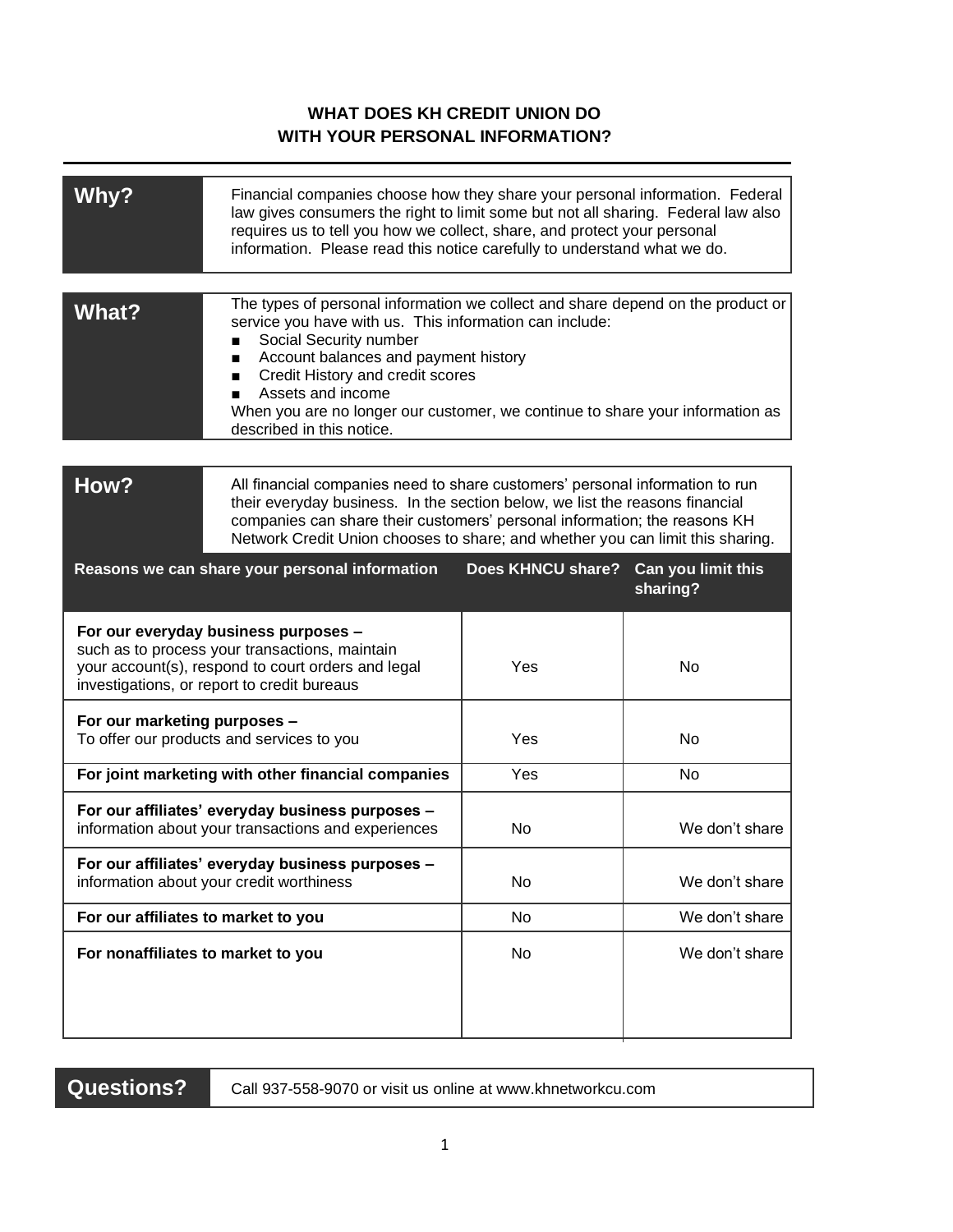**Who we are**

**Who is providing this notice?** | KH Credit Union

| What we do                                         |                                                                                                                                                                                                                                                                                                                                                      |  |  |
|----------------------------------------------------|------------------------------------------------------------------------------------------------------------------------------------------------------------------------------------------------------------------------------------------------------------------------------------------------------------------------------------------------------|--|--|
| How does KHNCU protect my<br>personal information? | To protect your personal information from unauthorized<br>and use, we use security measures that comply with federal law.<br>These measures include computer safeguards and secured files<br>and buildings.                                                                                                                                          |  |  |
| How does KHNCU collect my<br>personal information? | We collect your personal information, for example, when you<br>Open an account or apply for a loan<br>Show your government-issued ID<br>Use your credit card or debit card                                                                                                                                                                           |  |  |
|                                                    | We also collect your personal information from other companies<br>such as credit bureaus, affiliates, or other companies.                                                                                                                                                                                                                            |  |  |
| Why can't I limit all sharing?                     | Federal law gives you the right to limit only<br>sharing for affiliates' everyday business purposes -<br>Information about your creditworthiness<br>affiliates from using your information to market to you<br>sharing for nonaffiliates to market to you<br>State laws and individual companies may give you additional<br>rights to limit sharing. |  |  |
| <b>Definitions</b>                                 |                                                                                                                                                                                                                                                                                                                                                      |  |  |
|                                                    |                                                                                                                                                                                                                                                                                                                                                      |  |  |
| <b>Affiliates</b>                                  | Companies related by common ownership or control. They<br>can be financial and nonfinancial companies.<br>We have no affiliates.<br>$\blacksquare$                                                                                                                                                                                                   |  |  |
| <b>Nonaffiliates</b>                               | Companies not related by common ownership or control. They<br>can be financial and nonfinancial companies.<br>We do not share with our nonaffiliates so they can<br>$\blacksquare$<br>market to you                                                                                                                                                  |  |  |
| Joint marketing                                    | A formal agreement between nonaffiliated financial companies<br>that together market financial products or services to you.<br>Our joint marketing partners include companies that<br>$\blacksquare$<br>provide insurance products                                                                                                                   |  |  |